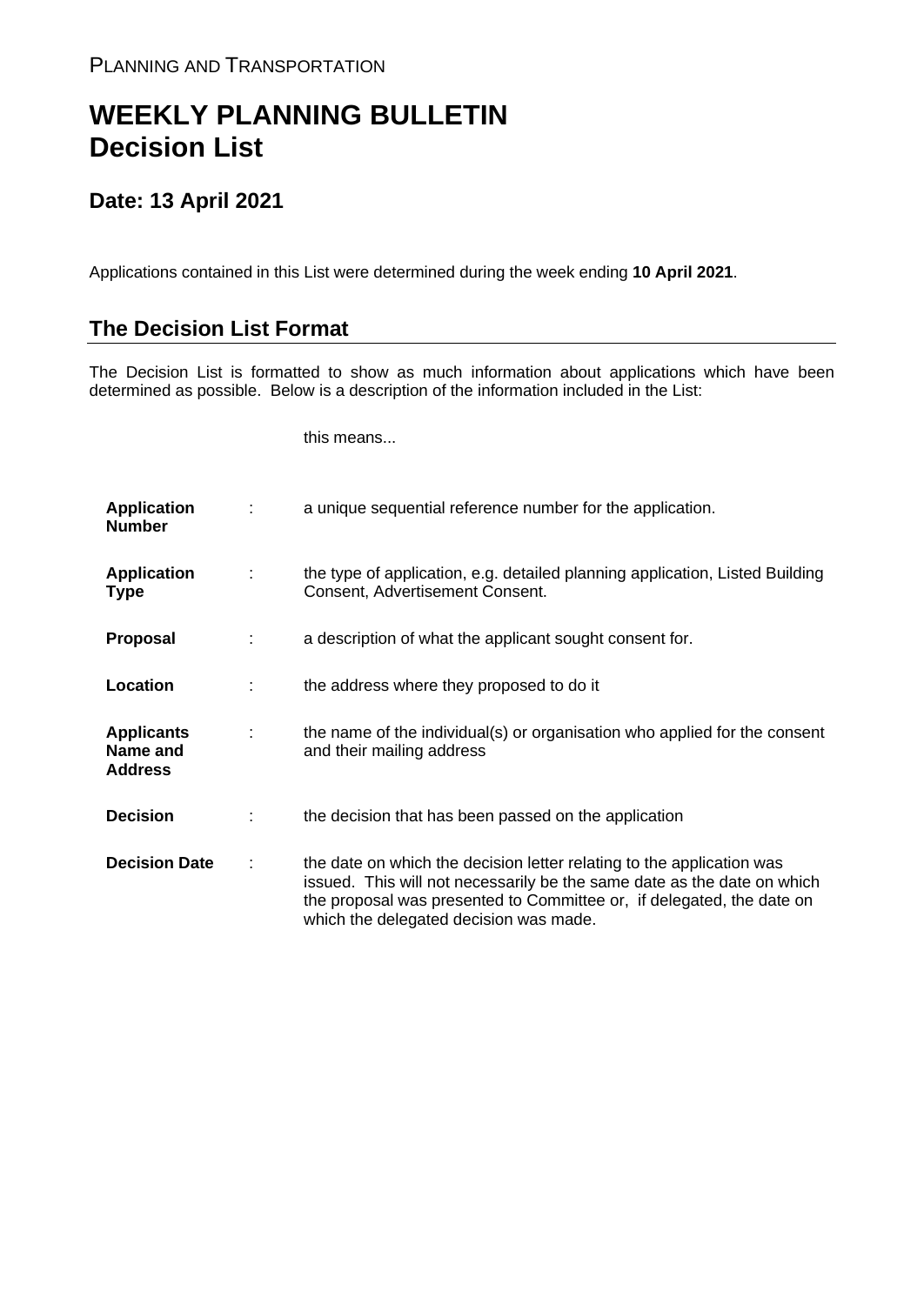| <b>Application No</b><br><b>Application Type</b><br>Proposal<br>Location<br><b>Applicant</b><br><b>Decision</b><br><b>Decision Issued</b>        | P/19/0698/PPP<br>Planning Permission in Principle<br>Erection of 2 Dwellinghouses<br>Land To The North Of Castlewood, Glen Road, Torwood<br>Mr Steven McLeod, Airth Castle Hotel, Castle View, Falkirk, FK2 8JF<br>Withdrawn<br>9 April 2021<br>View the application details                                                                                                                                                                                                                                             |
|--------------------------------------------------------------------------------------------------------------------------------------------------|--------------------------------------------------------------------------------------------------------------------------------------------------------------------------------------------------------------------------------------------------------------------------------------------------------------------------------------------------------------------------------------------------------------------------------------------------------------------------------------------------------------------------|
| <b>Application No</b><br><b>Application Type</b><br><b>Proposal</b><br>Location<br><b>Applicant</b><br><b>Decision</b><br><b>Decision Issued</b> | P/20/0432/FUL<br><b>Planning Permission</b><br>Change of Use of Land to Light Industrial Use and Erection of a Workshop<br><b>Building</b><br>Fit O' The Toon, Manse Place, Slamannan, Falkirk, FK1 3EN<br>Mr Steven Gibson, Fit O' The Toon, Manse Place, Slamannan, Falkirk, FK1 3EN<br><b>Grant Planning Permission</b><br>9 April 2021<br>View the application details                                                                                                                                               |
| <b>Application No</b><br><b>Application Type</b><br>Proposal<br>Location<br><b>Applicant</b><br><b>Decision</b><br><b>Decision Issued</b>        | P/20/0647/FUL<br>÷<br><b>Planning Permission</b><br>t.<br>Siting of Modular Building, Installation of Disability Ramp and Extension to Car<br>Park.<br>Westquarter And Redding Cricket Club Pavilion, Sunnyside Road, Brightons,<br>Falkirk, FK2 0RN,<br>Mr Stephen Sutton, 10 Milne Drive, Redding, Falkirk, FK2 9GT<br><b>Grant Planning Permission</b><br>9 April 2021<br>View the application details                                                                                                                |
| <b>Application No</b><br><b>Application Type</b><br><b>Proposal</b><br>Location<br><b>Applicant</b><br><b>Decision</b><br><b>Decision Issued</b> | P/21/0025/FUL<br>: Planning Permission<br>Erection of Dwellinghouse and Associated Infrastructure<br>Airlie House, Carronvale Road, Larbert, FK5 3LG,<br>Mr Graeme Fletcher, 2 Airlie House, Carronvale Road, Larbert, FK5 3LG<br>Refuse Planning Permission<br>6 April 2021<br>View the application details                                                                                                                                                                                                             |
| <b>Application No</b><br><b>Application Type</b><br>Proposal<br>Location<br><b>Applicant</b><br><b>Decision</b><br><b>Decision Issued</b>        | P/21/0041/FUL<br><b>Planning Permission</b><br>Installation of Solar Array (Ground-Mounted), Electric Vehicle Charging Points,<br>No.2 x Education Cabins (Class 10) with Ancillary Changing Facilities and Cafe<br>and Associated Infrastructure (Partially Retrospective)<br>Little Kerse Leisure Ltd, Grange Road, Grangemouth, Falkirk, FK2 0YB<br>Little Kerse Leisure Ltd, LK Galaxy Sports, Grange Road, Grangemouth, FK2 0YB<br><b>Grant Planning Permission</b><br>6 April 2021<br>View the application details |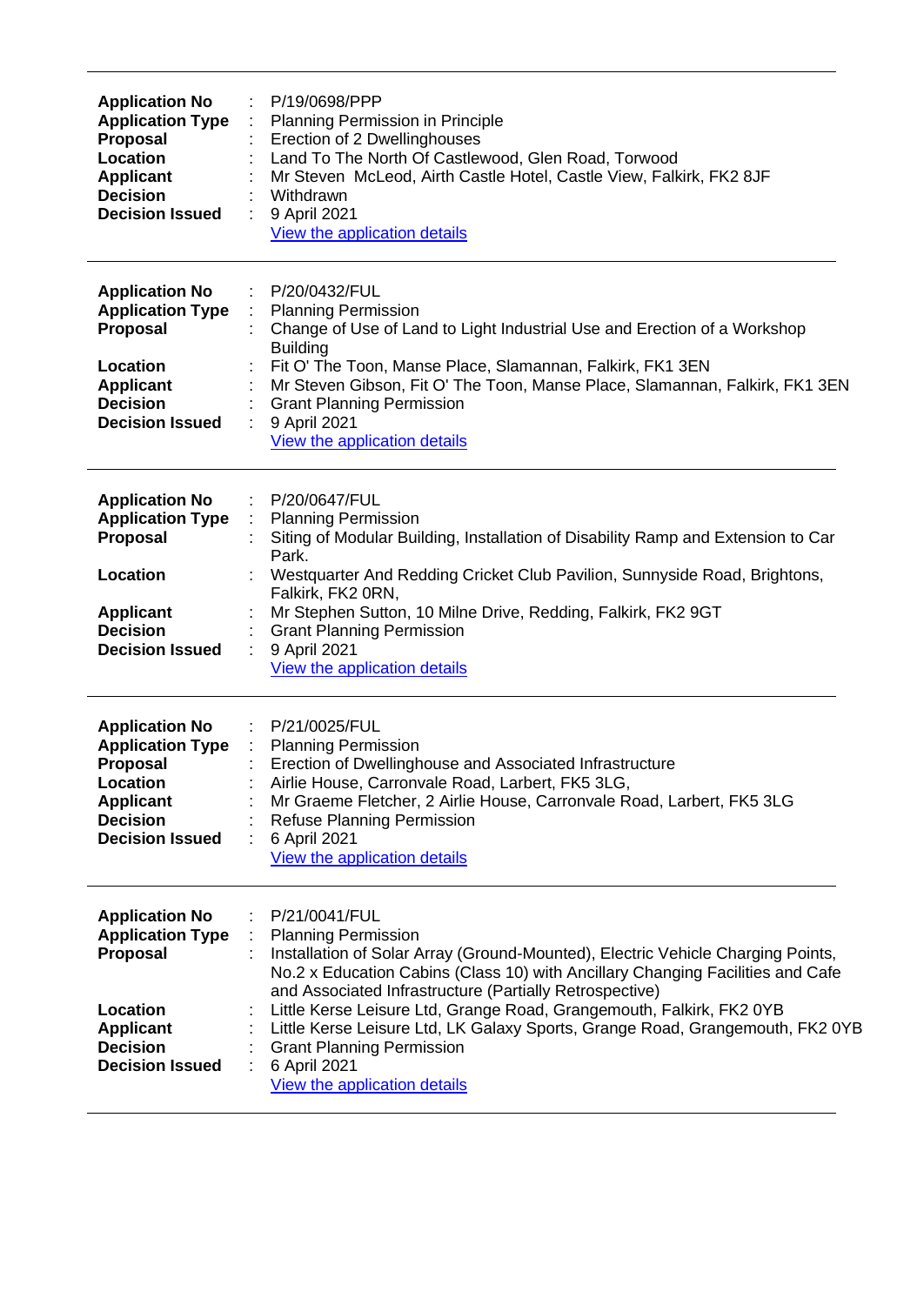| <b>Application No</b><br><b>Application Type</b><br>Proposal<br>Location<br><b>Applicant</b><br><b>Decision</b><br><b>Decision Issued</b>        | P/21/0044/FUL<br><b>Planning Permission</b><br><b>Extensions to Dwellinghouse</b><br>44 Valleyview Drive, Falkirk, FK2 7JA<br>Mr and Mrs A Miller, 44 Valleyview Drive, Falkirk, FK2 7JA<br><b>Grant Planning Permission</b><br>9 April 2021<br>View the application details                                                                                                          |
|--------------------------------------------------------------------------------------------------------------------------------------------------|---------------------------------------------------------------------------------------------------------------------------------------------------------------------------------------------------------------------------------------------------------------------------------------------------------------------------------------------------------------------------------------|
| <b>Application No</b><br><b>Application Type</b><br>Proposal<br>Location<br><b>Applicant</b><br><b>Decision</b><br><b>Decision Issued</b>        | P/21/0047/FUL<br><b>Planning Permission</b><br>Alteration to Dwellinghouse - Formation of Balcony<br>Jeneven, Glasgow Road, Longcroft, Bonnybridge, FK4 1QN<br>Mr Grant Stanners, Jeneven, Glasgow Road, Longcroft, Bonnybridge, FK4 1QN<br><b>Grant Planning Permission</b><br>6 April 2021<br>View the application details                                                          |
| <b>Application No</b><br><b>Application Type</b><br>Proposal<br>Location<br><b>Applicant</b><br><b>Decision</b><br><b>Decision Issued</b>        | P/21/0058/FUL<br><b>Planning Permission</b><br>Siting of Portable Container for Use as a Food Bank<br>Archibald Russell Centre, Haypark Road, Head Of Muir, Denny, FK6 5JZ,<br>Dennyloanhead Community Hall Ltd, Dennyloanhead Community Hall, Haypark<br>Road, Head Of Muir, Denny, FK6 5JZ<br><b>Grant Planning Permission</b><br>9 April 2021<br>÷<br>View the application details |
| <b>Application No</b><br><b>Application Type</b><br><b>Proposal</b><br>Location<br><b>Applicant</b><br><b>Decision</b><br><b>Decision Issued</b> | P/21/0059/FUL<br><b>Planning Permission</b><br>÷<br><b>Extension to Dwellinghouse</b><br>Niaroo, 13 Carronvale Avenue, Larbert, FK5 3LR<br>Mrs Marion Thomas, Niaroo, 13 Carronvale Avenue, Larbert, FK5 3LR<br><b>Grant Planning Permission</b><br>6 April 2021<br>View the application details                                                                                      |
| <b>Application No</b><br><b>Application Type</b><br>Proposal<br>Location<br><b>Applicant</b><br><b>Decision</b><br><b>Decision Issued</b>        | P/21/0061/FUL<br><b>Planning Permission</b><br><b>Extension to Dwellinghouse</b><br>1 Millhall Gardens, Polmont, Falkirk, FK2 0XH<br>Mr Alastair Cranston, 1 Millhall Gardens, Polmont, Falkirk, FK2 0XH<br><b>Grant Planning Permission</b><br>6 April 2021<br>View the application details                                                                                          |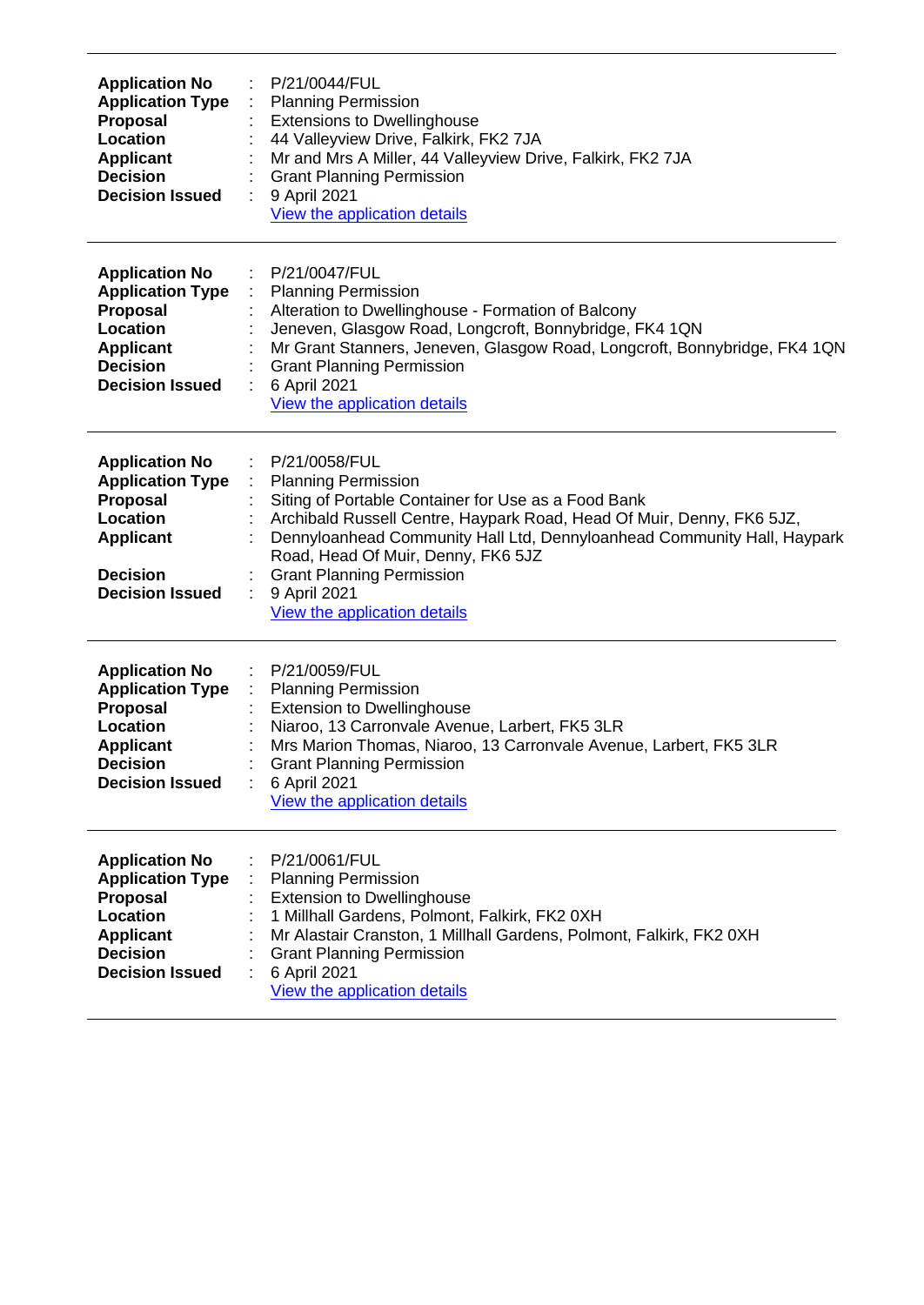| <b>Application No</b><br><b>Application Type</b><br><b>Proposal</b><br>Location<br><b>Applicant</b><br><b>Decision</b><br><b>Decision Issued</b> | P/21/0063/FUL<br><b>Planning Permission</b><br>Alterations to Dwellinghouse (Enlarge Window Opening, Replace 1 Window and<br>Install 2 Roof Lights)<br>Wawona, 8 Kelty Avenue, Bo'ness, EH51 9EJ<br>Ms Carol Pollard, Wawona, 8 Kelty Avenue, Bo'ness, EH51 9EJ<br><b>Grant Planning Permission</b><br>6 April 2021<br>View the application details                                                  |  |
|--------------------------------------------------------------------------------------------------------------------------------------------------|------------------------------------------------------------------------------------------------------------------------------------------------------------------------------------------------------------------------------------------------------------------------------------------------------------------------------------------------------------------------------------------------------|--|
| <b>Application No</b><br><b>Application Type</b><br><b>Proposal</b><br>Location<br><b>Applicant</b><br><b>Decision</b><br><b>Decision Issued</b> | P/21/0064/CPL<br>Certificate of Lawful Use - Proposed<br>Use of Former Council "One Stop Shop" as Medical Aesthetics Clinic<br>One Stop Shop, 256 Main Street, Camelon, Falkirk, FK1 4DY<br>Enhanced Facial Aesthetics, Mrs Michelle Hardy, One Stop Shop, 256 Main<br>Street, Camelon, Falkirk, FK1 4DY<br>Certify the Proposed Use / Dev as Lawful<br>6 April 2021<br>View the application details |  |
| <b>Application No</b><br><b>Application Type</b><br><b>Proposal</b><br>Location<br><b>Applicant</b><br><b>Decision</b><br><b>Decision Issued</b> | P/21/0077/FUL<br><b>Planning Permission</b><br><b>Extension to Dwellinghouse</b><br>Junire, 142 Glasgow Road, Longcroft, Bonnybridge, FK4 1QL<br>Mrs Diane Sharp, Junire, 142 Glasgow Road, Longcroft, Bonnybridge, FK4 1QL<br><b>Grant Planning Permission</b><br>6 April 2021<br>View the application details                                                                                      |  |
| <b>Application No</b><br><b>Application Type</b><br><b>Proposal</b><br>Location<br><b>Applicant</b><br><b>Decision</b><br><b>Decision Issued</b> | P/21/0081/FUL<br><b>Planning Permission</b><br>Engineering Operation to Form Driveway / Garden Extension<br>10 Muirhead Crescent, Bo'ness, EH51 9TH<br>Mr A Walker, 10 Muirhead Crescent, Bo'ness, EH51 9TH<br><b>Grant Planning Permission</b><br>6 April 2021<br>View the application details                                                                                                      |  |
| <b>Application No</b><br><b>Application Type</b><br><b>Proposal</b><br>Location<br><b>Applicant</b><br><b>Decision</b><br><b>Decision Issued</b> | P/21/0086/FUL<br><b>Planning Permission</b><br><b>Erection of Memorial</b><br>Land To The West Of 27 Waverley Park, Main Street, Redding<br>Mr William Allardyce, Parkend Cottage, Main Street, Shieldhill, Falkirk, FK1 2HA<br><b>Grant Planning Permission</b><br>6 April 2021<br>View the application details                                                                                     |  |